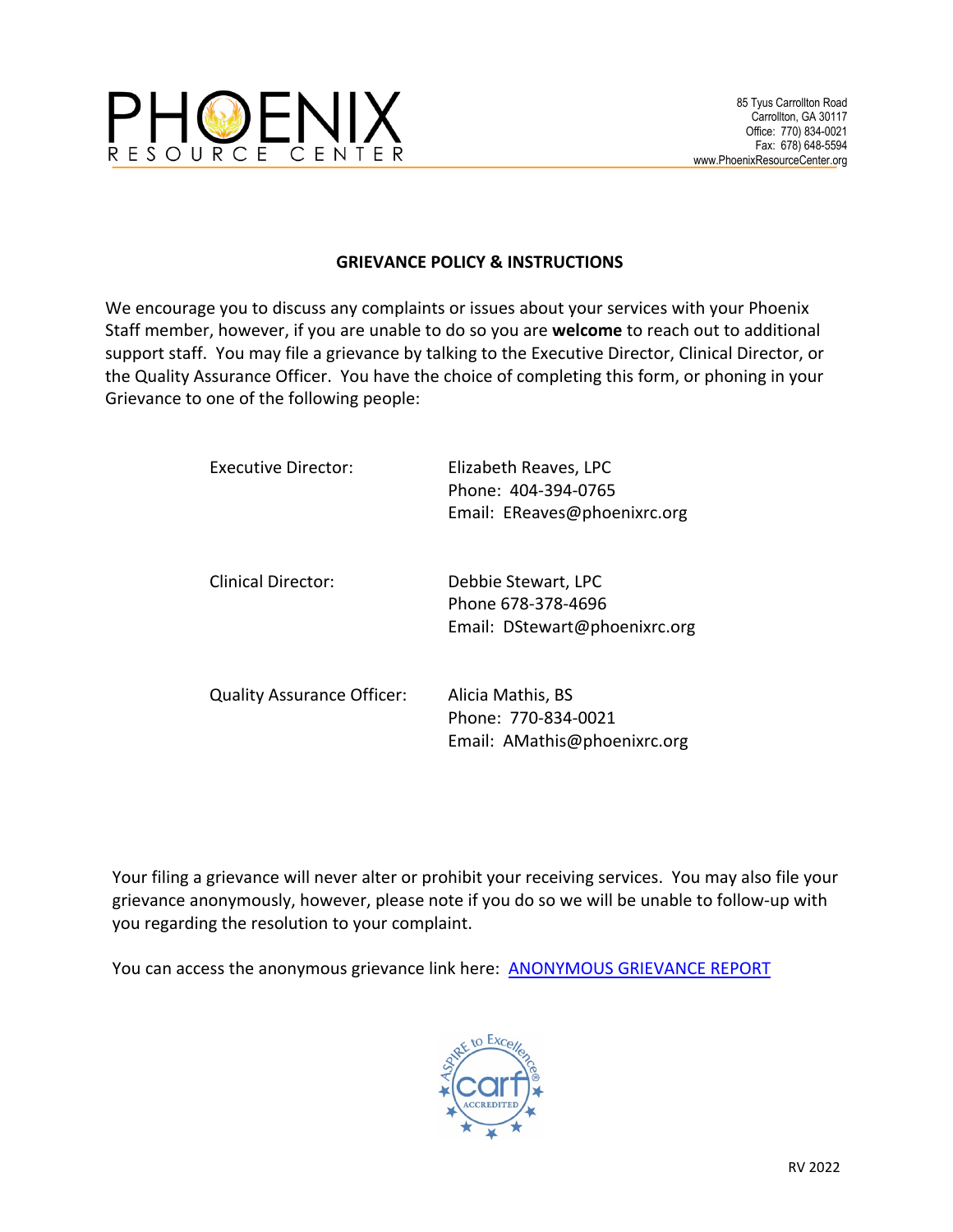

## **GRIEVANCE FORM**

| <b>Client Name:</b>                                                                                         |  |  |
|-------------------------------------------------------------------------------------------------------------|--|--|
| <b>Client Date of Birth:</b>                                                                                |  |  |
| <b>Client Phone Number:</b>                                                                                 |  |  |
| <b>Client Address:</b>                                                                                      |  |  |
| DESCRIBE THE GRIEVANCE (Please include dates and names, if possible; use additional pages<br>if necessary): |  |  |
|                                                                                                             |  |  |
|                                                                                                             |  |  |
|                                                                                                             |  |  |
|                                                                                                             |  |  |
|                                                                                                             |  |  |
|                                                                                                             |  |  |
|                                                                                                             |  |  |
|                                                                                                             |  |  |
|                                                                                                             |  |  |
|                                                                                                             |  |  |
|                                                                                                             |  |  |
|                                                                                                             |  |  |